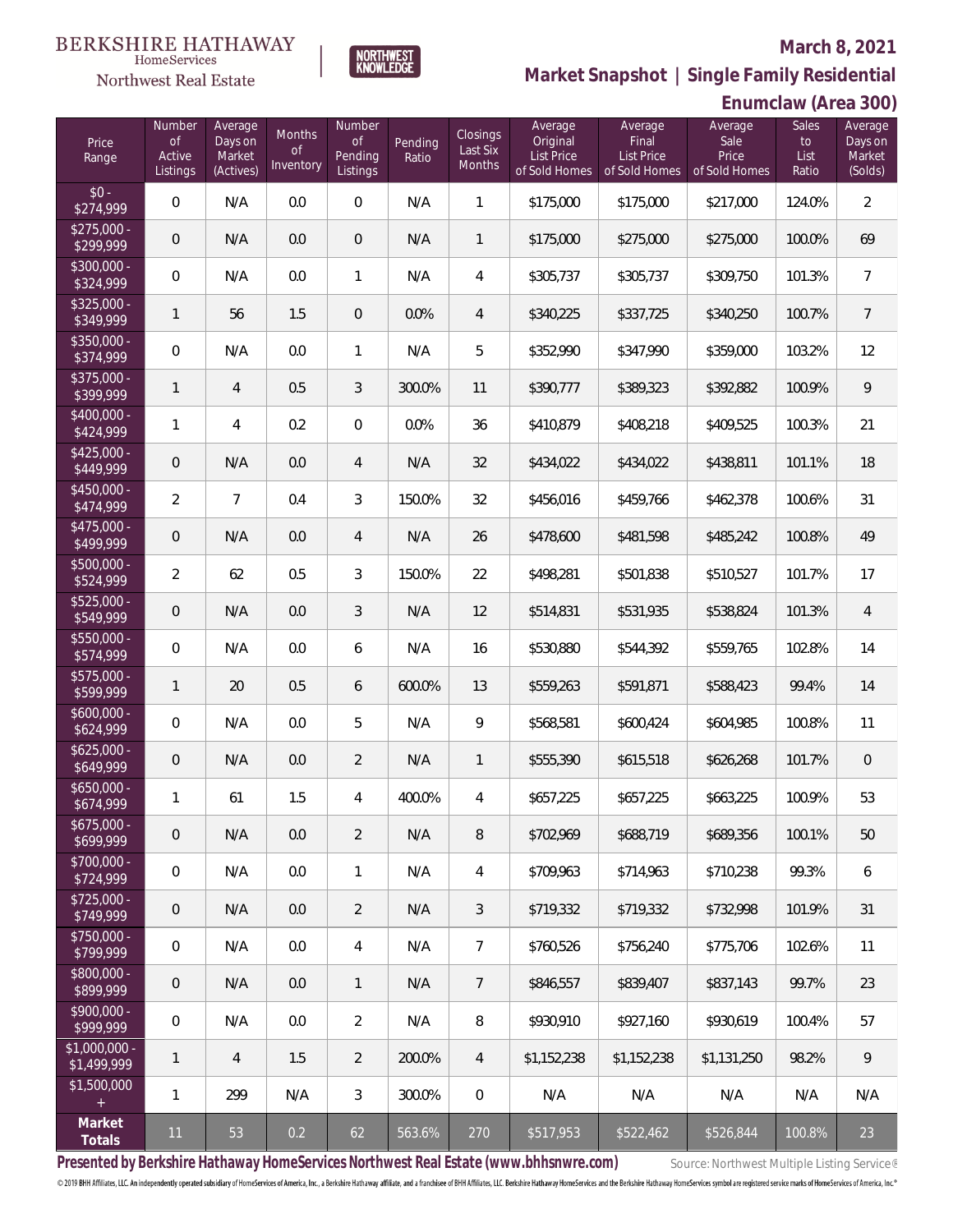Average

**Auburn (Area 310)**

**Sales** 



Number

**Market Snapshot | Single Family Residential**

Average

Average

Average

### HomeServices Northwest Real Estate

Number

Average

| Price<br>Range               | <b>NUTTIDEL</b><br><b>of</b><br>Active<br>Listings | Average<br>Days on<br>Market<br>(Actives) | Months<br><b>of</b><br>Inventory | <b>NUTTIDEL</b><br>of<br>Pending<br>Listings | Pending<br>Ratio | <b>Closings</b><br>Last Six<br>Months | Average<br>Original<br>List Price<br>of Sold Homes                                    | Average<br>Final<br>List Price<br>of Sold Homes | Average i<br>Sale<br>Price<br>of Sold Homes             | <b>Sales</b><br>to<br>List<br>Ratio | Average<br>Days on<br>Market<br>(Solds) |
|------------------------------|----------------------------------------------------|-------------------------------------------|----------------------------------|----------------------------------------------|------------------|---------------------------------------|---------------------------------------------------------------------------------------|-------------------------------------------------|---------------------------------------------------------|-------------------------------------|-----------------------------------------|
| $$0 -$<br>\$224,999          | $\mathbf 0$                                        | N/A                                       | 0.0                              | $\overline{2}$                               | N/A              | $\mathfrak{Z}$                        | \$188,333                                                                             | \$188,333                                       | \$180,000                                               | 95.6%                               | 10                                      |
| $$225,000 -$<br>\$249,999    | $\mathbf 0$                                        | N/A                                       | 0.0                              | $\overline{0}$                               | N/A              | $\overline{2}$                        | \$229,944                                                                             | \$229,944                                       | \$236,000                                               | 102.6%                              | 6                                       |
| $$250,000 -$<br>\$274,999    | $\mathbf 0$                                        | N/A                                       | 0.0                              | 1                                            | N/A              | $\sqrt{2}$                            | \$270,000                                                                             | \$270,000                                       | \$273,130                                               | 101.2%                              | 5                                       |
| $$275,000 -$<br>\$299,999    | $\mathsf{O}\xspace$                                | N/A                                       | 0.0                              | $\mathbf{1}$                                 | N/A              | $\overline{4}$                        | \$287,000                                                                             | \$287,000                                       | \$288,750                                               | 100.6%                              | 8                                       |
| $$300,000 -$<br>\$324,999    | $\mathbf 0$                                        | N/A                                       | 0.0                              | 3                                            | N/A              | 10                                    | \$325,690                                                                             | \$312,940                                       | \$315,008                                               | 100.7%                              | 29                                      |
| $$325,000 -$<br>\$349,999    | $\mathsf{O}\xspace$                                | N/A                                       | 0.0                              | 5                                            | N/A              | 14                                    | \$322,003                                                                             | \$320,574                                       | \$337,268                                               | 105.2%                              | $\, 8$                                  |
| $$350,000 -$<br>\$374,999    | $\mathbf 0$                                        | N/A                                       | 0.0                              | 6                                            | N/A              | 26                                    | \$357,706                                                                             | \$347,896                                       | \$359,227                                               | 103.3%                              | 14                                      |
| $$375,000 -$<br>\$399,999    | $\mathfrak{Z}$                                     | 7                                         | 0.6                              | $\overline{7}$                               | 233.3%           | $30\,$                                | \$369,669                                                                             | \$369,169                                       | \$385,148                                               | 104.3%                              | $\, 8$                                  |
| $$400,000 -$<br>\$424,999    | $\mathbf 0$                                        | N/A                                       | 0.0                              | 5                                            | N/A              | 35                                    | \$396,210                                                                             | \$395,454                                       | \$410,324                                               | 103.8%                              | $\overline{7}$                          |
| $$425,000 -$<br>\$449,999    | $\mathbf{1}$                                       | $\overline{4}$                            | 0.2                              | 12                                           | 1,200.0%         | 34                                    | \$421,357                                                                             | \$421,101                                       | \$435,419                                               | 103.4%                              | $\overline{7}$                          |
| $$450,000 -$<br>\$474,999    | $\overline{2}$                                     | 4                                         | 0.3                              | 5                                            | 250.0%           | 48                                    | \$444,354                                                                             | \$443,705                                       | \$459,919                                               | 103.7%                              | $\overline{9}$                          |
| $$475,000 -$<br>\$499,999    | $\mathbf{1}$                                       | $\overline{4}$                            | 0.2                              | $\overline{7}$                               | 700.0%           | 34                                    | \$483,947                                                                             | \$478,141                                       | \$487,278                                               | 101.9%                              | 12                                      |
| $$500,000 -$<br>\$524,999    | $\mathbf{1}$                                       | 4                                         | 0.2                              | 4                                            | 400.0%           | 40                                    | \$498,090                                                                             | \$497,964                                       | \$511,829                                               | 102.8%                              | $\overline{7}$                          |
| $$525,000 -$<br>\$549,999    | $\overline{2}$                                     | 4                                         | 0.4                              | $\overline{7}$                               | 350.0%           | 31                                    | \$526,333                                                                             | \$521,978                                       | \$536,411                                               | 102.8%                              | 10                                      |
| $$550,000 -$<br>\$574,999    | $\mathbf{1}$                                       | 4                                         | 0.2                              | 3                                            | 300.0%           | 25                                    | \$537,266                                                                             | \$538,326                                       | \$561,322                                               | 104.3%                              | 11                                      |
| \$575,000 -<br>\$599,999     | $\mathsf{O}\xspace$                                | N/A                                       | 0.0                              | 10                                           | N/A              | 15                                    | \$570,073                                                                             | \$572,943                                       | \$584,157                                               | 102.0%                              | 46                                      |
| $$600,000 -$<br>\$624,999    | $\overline{2}$                                     | 70                                        | 0.5                              | 3                                            | 150.0%           | 22                                    | \$601,639                                                                             | \$600,598                                       | \$607,898                                               | 101.2%                              | 31                                      |
| $$625,000 -$<br>\$649,999    | $\overline{4}$                                     | 15                                        | 1.7                              | 8                                            | 200.0%           | 14                                    | \$623,159                                                                             | \$627,414                                       | \$636,401                                               | 101.4%                              | 42                                      |
| $$650,000 -$<br>\$699,999    | 0                                                  | N/A                                       | 0.0                              | 9                                            | N/A              | 8                                     | \$670,293                                                                             | \$668,418                                       | \$676,994                                               | 101.3%                              | 12                                      |
| \$700,000 -<br>\$799,999     | 0                                                  | N/A                                       | $0.0\,$                          | 15                                           | N/A              | 22                                    | \$722,188                                                                             | \$723,577                                       | \$736,038                                               | 101.7%                              | 32                                      |
| \$800,000 -<br>\$899,999     | 3                                                  | 306                                       | 2.6                              | 5                                            | 166.7%           | $\overline{7}$                        | \$863,485                                                                             | \$863,492                                       | \$858,493                                               | 99.4%                               | 25                                      |
| \$900,000 -<br>\$999,999     | $\overline{2}$                                     | 21                                        | 6.0                              | $\overline{2}$                               | 100.0%           | $\overline{2}$                        | \$942,000                                                                             | \$942,000                                       | \$960,000                                               | 101.9%                              | $\sqrt{3}$                              |
| \$1,000,000 -<br>\$1,499,999 | 5                                                  | 129                                       | 3.8                              | 4                                            | 80.0%            | 8                                     | \$1,362,244                                                                           | \$1,310,606                                     | \$1,319,988                                             | 100.7%                              | 48                                      |
| \$1,500,000 -<br>\$1,999,999 | 4                                                  | 159                                       | 4.8                              | 1                                            | 25.0%            | 5                                     | \$1,882,800                                                                           | \$1,842,600                                     | \$1,758,980                                             | 95.5%                               | 86                                      |
| \$2,000,000                  | 0                                                  | N/A                                       | N/A                              | $\,0\,$                                      | N/A              | $\mathbf 0$                           | N/A                                                                                   | N/A                                             | N/A                                                     | N/A                                 | N/A                                     |
| Market<br>Totals             | 31                                                 | 80                                        | 0.4                              | 125                                          | 403.2%           | 441                                   | \$513,648                                                                             | \$510,669                                       | \$522,363                                               | 102.3%                              | 16                                      |
|                              |                                                    |                                           |                                  |                                              |                  |                                       | Presented by Berkshire Hathaway HomeServices Northwest Real Estate (www.bhhsnwre.com) |                                                 | Source: Northwest Multiple Listing Service <sup>®</sup> |                                     |                                         |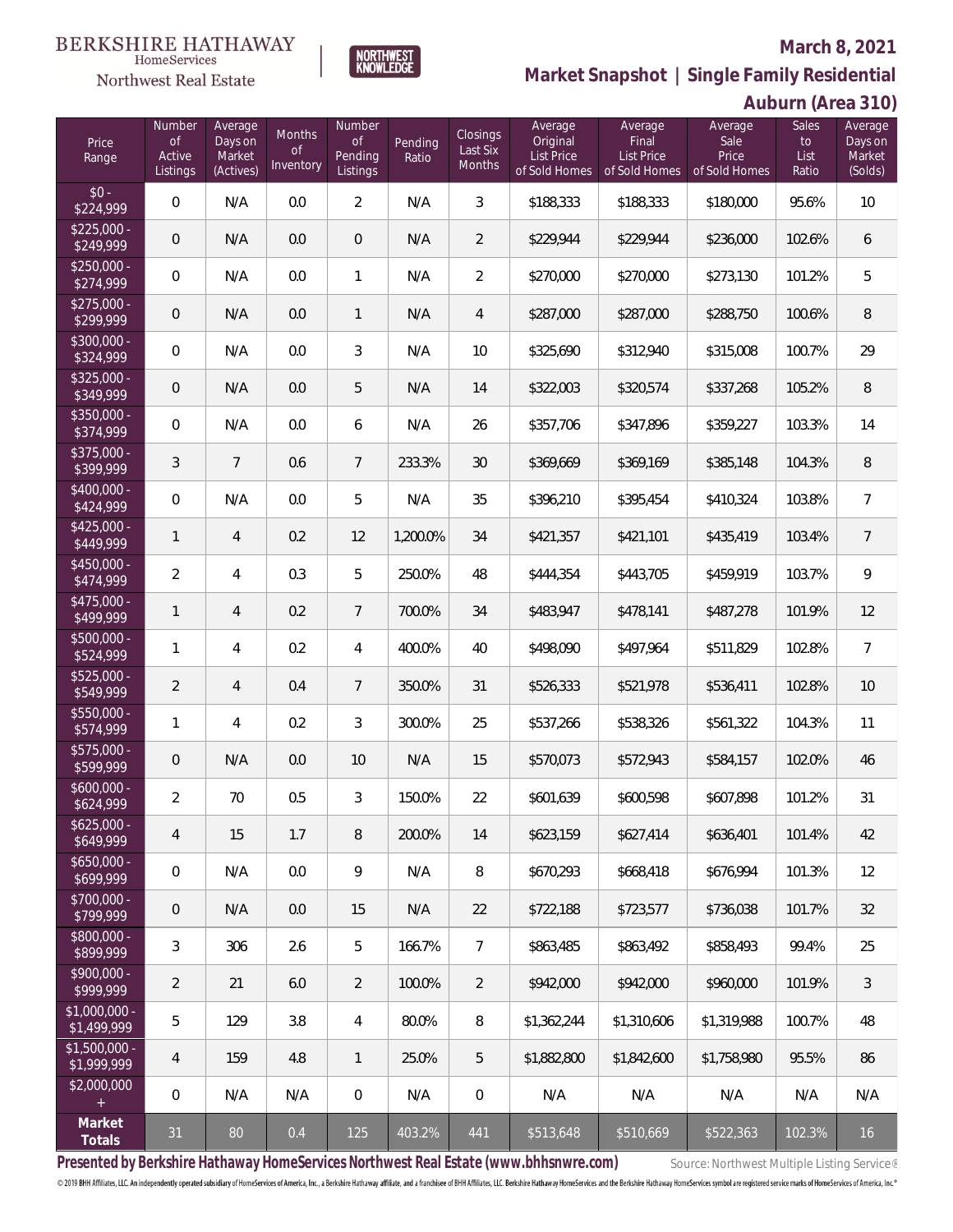#### **BERKSHIRE HATHAWAY**  $\label{lem:sevices} \textsc{Home} \textsc{Service} \textsc{s}$

# Northwest Real Estate

# **March 8, 2021**



# **Black Diamond/Maple Valley (Area 320) Market Snapshot | Single Family Residential**

| Price<br>Range                | Number<br>$\mathsf{of}$<br>Active<br>Listings | Average<br>Days on<br>Market<br>(Actives) | Months<br>$\mathsf{of}$<br>Inventory | Number<br>$\mathop{\rm of}$<br>Pending<br>Listings | Pending<br>Ratio | Closings<br>Last Six<br>Months | Average<br>Original<br><b>List Price</b><br>of Sold Homes | Average<br>Final<br><b>List Price</b><br>of Sold Homes | Average<br>Sale<br>Price<br>of Sold Homes | Sales<br>to<br>List<br>Ratio | Average<br>Days on<br>Market<br>(Solds) |
|-------------------------------|-----------------------------------------------|-------------------------------------------|--------------------------------------|----------------------------------------------------|------------------|--------------------------------|-----------------------------------------------------------|--------------------------------------------------------|-------------------------------------------|------------------------------|-----------------------------------------|
| $$0 -$<br>\$299,999           | 1                                             | 25                                        | 0.9                                  | $\mathbf 0$                                        | 0.0%             | $\overline{7}$                 | \$270,700                                                 | \$255,928                                              | \$249,657                                 | 97.5%                        | 43                                      |
| $$300,000 -$<br>\$324,999     | $\mathsf{O}\xspace$                           | N/A                                       | 0.0                                  | $\overline{0}$                                     | N/A              | 3                              | \$302,000                                                 | \$302,000                                              | \$302,833                                 | 100.3%                       | $\mathfrak{Z}$                          |
| $$325,000 -$<br>\$349,999     | 1                                             | 21                                        | 0.9                                  | $\mathbf{1}$                                       | 100.0%           | $\overline{7}$                 | \$324,271                                                 | \$323,557                                              | \$335,571                                 | 103.7%                       | $7\overline{ }$                         |
| $$350,000 -$<br>\$374,999     | 1                                             | 5                                         | 0.5                                  | 1                                                  | 100.0%           | 12                             | \$347,412                                                 | \$344,496                                              | \$359,250                                 | 104.3%                       | 6                                       |
| $$375,000 -$<br>\$399,999     | 1                                             | 58                                        | 0.7                                  | $\,0\,$                                            | 0.0%             | 9                              | \$384,311                                                 | \$379,867                                              | \$386,389                                 | 101.7%                       | 6                                       |
| $$400,000 -$<br>\$424,999     | $\overline{0}$                                | N/A                                       | 0.0                                  | $\overline{2}$                                     | N/A              | 16                             | \$404,106                                                 | \$403,106                                              | \$411,016                                 | 102.0%                       | $8\,$                                   |
| $$425,000 -$<br>\$449,999     | $\overline{0}$                                | N/A                                       | 0.0                                  | 3                                                  | N/A              | 31                             | \$420,092                                                 | \$419,688                                              | \$436,513                                 | 104.0%                       | 12                                      |
| $$450,000 -$<br>\$474,999     | 1                                             | 3                                         | 0.2                                  | 1                                                  | 100.0%           | 40                             | \$451,119                                                 | \$448,844                                              | \$461,897                                 | 102.9%                       | $\mathsf{Q}$                            |
| $$475,000 -$<br>\$499,999     | 1                                             | 4                                         | 0.1                                  | 8                                                  | 800.0%           | 46                             | \$469,336                                                 | \$471,004                                              | \$485,655                                 | 103.1%                       | $10\,$                                  |
| \$500,000 -<br>\$524,999      | 1                                             | 13                                        | 0.1                                  | 10                                                 | 1,000.0%         | 46                             | \$495,354                                                 | \$497,202                                              | \$510,284                                 | 102.6%                       | 15                                      |
| $$525,000 -$<br>\$549,999     | 3                                             | 85                                        | 0.5                                  | 13                                                 | 433.3%           | 39                             | \$519,421                                                 | \$522,294                                              | \$538,138                                 | 103.0%                       | 10                                      |
| \$550,000 -<br>\$574,999      | $\overline{0}$                                | N/A                                       | 0.0                                  | 12                                                 | N/A              | 43                             | \$539,663                                                 | \$541,455                                              | \$559,443                                 | 103.3%                       | 12                                      |
| \$575,000 -<br>\$599,999      | 3                                             | 5                                         | 0.5                                  | 33                                                 | 1,100.0%         | 38                             | \$573,366                                                 | \$575,286                                              | \$587,213                                 | 102.1%                       | 12                                      |
| $$600,000 -$<br>\$624,999     | 3                                             | 7                                         | 0.3                                  | 21                                                 | 700.0%           | 63                             | \$595,730                                                 | \$598,928                                              | \$613,229                                 | 102.4%                       | 13                                      |
| $$625,000 -$<br>\$649,999     | $\overline{2}$                                | 15                                        | 0.2                                  | 29                                                 | 1,450.0%         | 50                             | \$627,883                                                 | \$628,530                                              | \$638,070                                 | 101.5%                       | 17                                      |
| $$650,000 -$<br>\$674,999     | $\overline{0}$                                | N/A                                       | 0.0                                  | 26                                                 | N/A              | 61                             | \$646,484                                                 | \$649,803                                              | \$661,354                                 | 101.8%                       | 14                                      |
| $$675,000 -$<br>\$699,999     | $\overline{2}$                                | 10                                        | 0.5                                  | 32                                                 | 1,600.0%         | 23                             | \$675,434                                                 | \$680,665                                              | \$687,645                                 | 101.0%                       | 24                                      |
| $$700,000 -$<br>\$724,999     | $\overline{0}$                                | N/A                                       | 0.0                                  | 39                                                 | N/A              | 35                             | \$676,777                                                 | \$677,545                                              | \$711,047                                 | 104.9%                       | 10                                      |
| $$725,000 -$<br>\$749,999     | 3                                             | 62                                        | 0.7                                  | 31                                                 | 1,033.3%         | 25                             | \$728,740                                                 | \$730,199                                              | \$736,000                                 | 100.8%                       | 24                                      |
| \$750,000 -<br>\$774,999      | 3                                             | 31                                        | 0.6                                  | 25                                                 | 833.3%           | 32                             | \$739,316                                                 | \$742.009                                              | \$759.250                                 | 102.3%                       | 16                                      |
| $$775,000 -$<br>\$799,999     | 4                                             | 7                                         | 1.4                                  | 15                                                 | 375.0%           | 17                             | \$768,073                                                 | \$772,367                                              | \$786,451                                 | 101.8%                       | 13                                      |
| \$800,000 -<br>\$899,999      | 11                                            | 11                                        | 1.6                                  | 45                                                 | 409.1%           | 41                             | \$842,500                                                 | \$837,826                                              | \$846,876                                 | 101.1%                       | 36                                      |
| $$900,000 -$<br>\$999,999     | 5                                             | 31                                        | 1.6                                  | 14                                                 | 280.0%           | 19                             | \$909,636                                                 | \$910,186                                              | \$935,788                                 | 102.8%                       | 37                                      |
| $$1,000,000 -$<br>\$1,249,999 | 4                                             | 60                                        | 1.0                                  | 10                                                 | 250.0%           | 23                             | \$1,063,365                                               | \$1,067,799                                            | \$1,097,003                               | 102.7%                       | 46                                      |
| \$1,250,000<br>$+$            | 4                                             | 290                                       | 1.3                                  | 15                                                 | 375.0%           | 19                             | \$1,579,392                                               | \$1,544,997                                            | \$1,529,500                               | 99.0%                        | 78                                      |
| Market<br>Totals              | 54                                            | 46                                        | 0.4                                  | 386                                                | 714.8%           | 745                            | \$629,083                                                 | \$629,307                                              | \$642,939                                 | 102.2%                       | 18                                      |

Presented by Berkshire Hathaway HomeServices Northwest Real Estate (www.bhhsnwre.com) Source: Northwest Multiple Listing Service®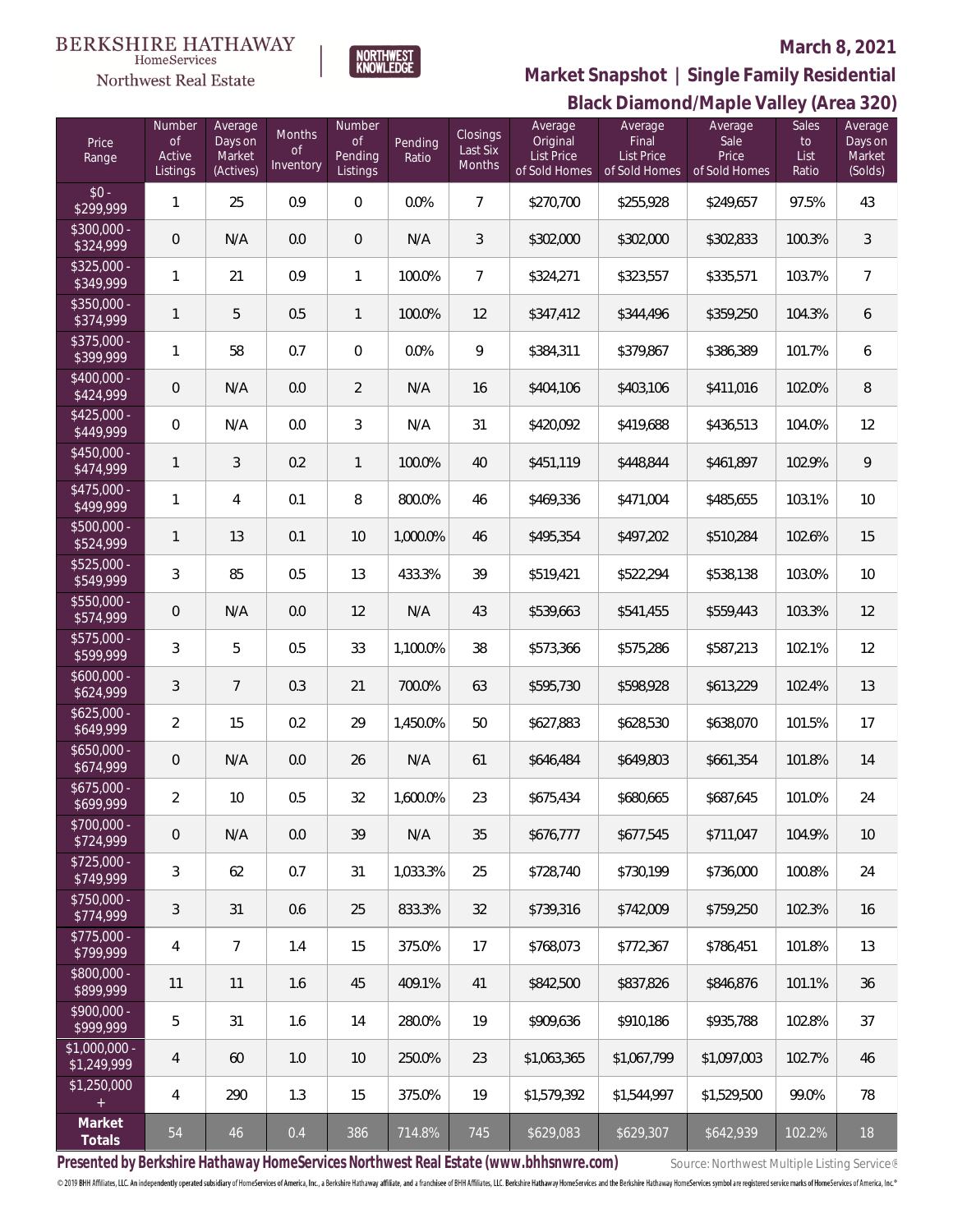

**NORTHWEST**<br>KNOWLEDGE

Northwest Real Estate

**Market Snapshot | Single Family Residential**

**Kent (Area 330)**

| Price<br>Range                | Number<br>$\circ f$<br>Active<br>Listings | Average<br>Days on<br>Market<br>(Actives) | Months<br><b>of</b><br>Inventory | Number<br>$\mathop{\rm of}$<br>Pending<br>Listings | Pending<br>Ratio | Closings<br>Last Six<br>Months | Average<br>Original<br>List Price<br>of Sold Homes | Average<br><b>Final</b><br><b>List Price</b><br>of Sold Homes | Average<br>Sale<br>Price<br>of Sold Homes | Sales<br>to<br>List<br>Ratio | Average<br>Days on<br>Market<br>(Solds) |
|-------------------------------|-------------------------------------------|-------------------------------------------|----------------------------------|----------------------------------------------------|------------------|--------------------------------|----------------------------------------------------|---------------------------------------------------------------|-------------------------------------------|------------------------------|-----------------------------------------|
| $$0 -$<br>\$274,999           | 0                                         | N/A                                       | 0.0                              | $\overline{0}$                                     | N/A              | $\mathfrak{Z}$                 | \$263,317                                          | \$263,317                                                     | \$264,833                                 | 100.6%                       | $10$                                    |
| $$275,000 -$<br>\$299,999     | 0                                         | N/A                                       | 0.0                              | $\mathbf{1}$                                       | N/A              | 1                              | \$299,999                                          | \$299,999                                                     | \$299,000                                 | 99.7%                        | 3                                       |
| $$300,000 -$<br>\$324,999     | 1                                         | 6                                         | 1.5                              | $\overline{2}$                                     | 200.0%           | 4                              | \$320,238                                          | \$312,738                                                     | \$312,238                                 | 99.8%                        | 9                                       |
| \$325,000 -<br>\$349,999      | 1                                         | 3                                         | 0.7                              | $\mathbf 0$                                        | 0.0%             | 9                              | \$330,259                                          | \$330,259                                                     | \$338,556                                 | 102.5%                       | 5                                       |
| $$350,000 -$<br>\$374,999     | 0                                         | N/A                                       | 0.0                              | $\,0\,$                                            | N/A              | 14                             | \$359,445                                          | \$360,980                                                     | \$362,068                                 | 100.3%                       | 3                                       |
| $$375,000 -$<br>\$399,999     | $\mathbf{1}$                              | 5                                         | 0.3                              | 6                                                  | 600.0%           | 20                             | \$379,328                                          | \$376,857                                                     | \$387,154                                 | 102.7%                       | 14                                      |
| $$400,000 -$<br>\$424,999     | 3                                         | 18                                        | 0.5                              | 4                                                  | 133.3%           | 38                             | \$398,497                                          | \$398,499                                                     | \$411,424                                 | 103.2%                       | 9                                       |
| $$425,000 -$<br>\$449,999     | $\overline{4}$                            | 4                                         | 0.6                              | 8                                                  | 200.0%           | 43                             | \$430,270                                          | \$427,622                                                     | \$435,860                                 | 101.9%                       | 12                                      |
| $$450,000 -$<br>\$474,999     | $\overline{2}$                            | 57                                        | 0.2                              | 9                                                  | 450.0%           | 50                             | \$446,111                                          | \$446,130                                                     | \$461,276                                 | 103.4%                       | 8                                       |
| $$475,000 -$<br>\$499,999     | 1                                         | 3                                         | 0.1                              | 12                                                 | 1,200.0%         | 60                             | \$469,142                                          | \$468,226                                                     | \$487,151                                 | 104.0%                       | $\overline{7}$                          |
| $$500,000 -$<br>\$524,999     | 4                                         | 4                                         | 0.5                              | $\overline{7}$                                     | 175.0%           | 51                             | \$494,267                                          | \$490,561                                                     | \$508,380                                 | 103.6%                       | 12                                      |
| $$525,000 -$<br>\$549,999     | 5                                         | 4                                         | 0.4                              | 20                                                 | 400.0%           | 74                             | \$520,774                                          | \$518,252                                                     | \$534,716                                 | 103.2%                       | 11                                      |
| $$550,000 -$<br>\$574,999     | $\mathbf 0$                               | N/A                                       | 0.0                              | 15                                                 | N/A              | 60                             | \$545,052                                          | \$546,142                                                     | \$559,860                                 | 102.5%                       | 25                                      |
| \$575,000 -<br>\$599,999      | $\mathbf{1}$                              | 3                                         | 0.2                              | 25                                                 | 2,500.0%         | 40                             | \$573,427                                          | \$576,611                                                     | \$587,360                                 | 101.9%                       | 19                                      |
| $$600,000 -$<br>\$624,999     | $\overline{2}$                            | 47                                        | 0.3                              | 23                                                 | 1,150.0%         | 44                             | \$590,448                                          | \$597,627                                                     | \$610,598                                 | 102.2%                       | 20                                      |
| $$625,000 -$<br>\$649,999     | $\overline{2}$                            | 5                                         | 0.3                              | 24                                                 | 1,200.0%         | 41                             | \$622,670                                          | \$619,403                                                     | \$635,138                                 | 102.5%                       | 31                                      |
| $$650,000 -$<br>\$674,999     | $\mathbf 0$                               | N/A                                       | 0.0                              | 16                                                 | N/A              | 29                             | \$644,708                                          | \$649,841                                                     | \$659,003                                 | 101.4%                       | 27                                      |
| $$675,000 -$<br>\$699,999     | 2                                         | 5                                         | 0.5                              | 16                                                 | 800.0%           | 23                             | \$682,717                                          | \$680,065                                                     | \$686,223                                 | 100.9%                       | 37                                      |
| $$700,000 -$<br>\$749,999     | 3                                         | 24                                        | 0.9                              | 14                                                 | 466.7%           | 19                             | \$711,268                                          | \$718,265                                                     | \$722,416                                 | 100.6%                       | 31                                      |
| $$750,000 -$<br>\$799,999     | 2                                         | 7                                         | 1.3                              | 5                                                  | 250.0%           | 9                              | \$761,979                                          | \$759,756                                                     | \$777,773                                 | 102.4%                       | 12                                      |
| $$800,000 -$<br>\$899,999     | $\overline{2}$                            | 26                                        | 2.0                              | $\overline{4}$                                     | 200.0%           | 6                              | \$812,325                                          | \$812,325                                                     | \$840,833                                 | 103.5%                       | 4                                       |
| $$900,000 -$<br>\$999,999     | 3                                         | 27                                        | 3.6                              | $\overline{2}$                                     | 66.7%            | 5                              | \$906,990                                          | \$906,990                                                     | \$931,600                                 | 102.7%                       | 26                                      |
| $$1,000,000 -$<br>\$1,249,999 | 1                                         | 140                                       | 1.2                              | $\mathbf{1}$                                       | 100.0%           | 5                              | \$1,167,980                                        | \$1,132,980                                                   | \$1,073,328                               | 94.7%                        | 61                                      |
| $$1,250,000 -$<br>\$1,499,999 | 0                                         | N/A                                       | 0.0                              | $\overline{0}$                                     | N/A              | $\overline{2}$                 | \$1,387,475                                        | \$1,387,475                                                   | \$1,420,000                               | 102.3%                       | 29                                      |
| \$1,500,000                   | $\overline{2}$                            | 271                                       | 2.4                              | $\overline{0}$                                     | 0.0%             | 5                              | \$2,101,600                                        | \$2,019,600                                                   | \$2,000,600                               | 99.1%                        | 78                                      |
| Market<br>Totals              | 42                                        | 30                                        | 0.4                              | 214                                                | 509.5%           | 655                            | \$543,905                                          | \$542,972                                                     | \$555,561                                 | 102.3%                       | 17                                      |

Presented by Berkshire Hathaway HomeServices Northwest Real Estate (www.bhhsnwre.com) Source: Northwest Multiple Listing Service®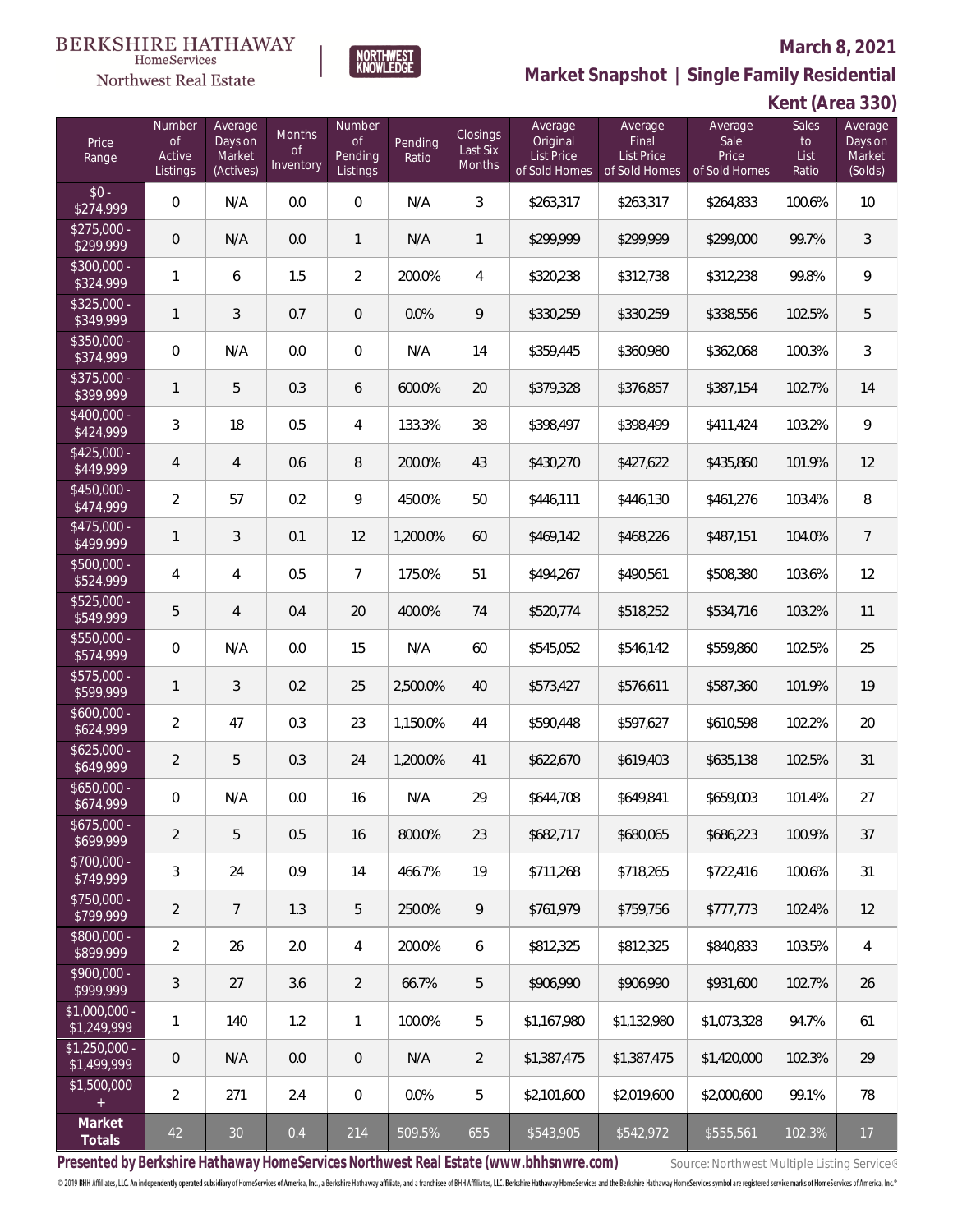

**Renton/Benson Hill (Area 340) Market Snapshot | Single Family Residential**

## **BERKSHIRE HATHAWAY**  $\label{lem:sevices} \textsc{Home} \textsc{Service} \textsc{s}$

Northwest Real Estate

| Price<br>Range                | Number<br>0f<br>Active<br>Listings | Average<br>Days on<br>Market<br>(Actives) | Months<br><b>of</b><br>Inventory | <b>Number</b><br>0f<br>Pending<br>Listings | Pending<br>Ratio | <b>Closings</b><br>Last Six<br>Months | Average<br>Original<br>List Price<br>of Sold Homes | Average<br>Final<br><b>List Price</b><br>of Sold Homes | Average<br>Sale<br>Price<br>of Sold Homes | $\lambda$<br><b>Sales</b><br>to<br>List<br>Ratio | Average<br>Days on<br>Market<br>(Solds) |
|-------------------------------|------------------------------------|-------------------------------------------|----------------------------------|--------------------------------------------|------------------|---------------------------------------|----------------------------------------------------|--------------------------------------------------------|-------------------------------------------|--------------------------------------------------|-----------------------------------------|
| $$0 -$<br>\$349,999           | $\mathbf 0$                        | N/A                                       | 0.0                              | $\mathbf 0$                                | N/A              | $\mathfrak{Z}$                        | \$308,332                                          | \$308,332                                              | \$321,667                                 | 104.3%                                           | $\overline{4}$                          |
| $$350,000 -$<br>\$374,999     | $\mathbf 0$                        | N/A                                       | 0.0                              | $\mathbf{1}$                               | N/A              | $\mathbf{1}$                          | \$350,000                                          | \$350,000                                              | \$360,000                                 | 102.9%                                           | $\mathbf{1}$                            |
| $$375,000 -$<br>\$399,999     | $\mathbf 0$                        | N/A                                       | 0.0                              | $\overline{2}$                             | N/A              | $\overline{2}$                        | \$399,950                                          | \$399,950                                              | \$392,475                                 | 98.1%                                            | 66                                      |
| $$400,000 -$<br>\$424,999     | $\mathbf 0$                        | N/A                                       | 0.0                              | $\mathbf 0$                                | N/A              | 9                                     | \$401,467                                          | \$400,456                                              | \$414,750                                 | 103.6%                                           | $10$                                    |
| $$425,000 -$<br>\$449,999     | $\mathbf{1}$                       | 5                                         | 0.3                              | $\mathbf{1}$                               | 100.0%           | 24                                    | \$422,396                                          | \$421,313                                              | \$435,919                                 | 103.5%                                           | $7\overline{ }$                         |
| $$450,000 -$<br>\$474,999     | 1                                  | $\overline{2}$                            | 0.3                              | $\mathfrak{Z}$                             | 300.0%           | 24                                    | \$446,524                                          | \$444,943                                              | \$460,221                                 | 103.4%                                           | 14                                      |
| $$475,000 -$<br>\$499,999     | 3                                  | 13                                        | 0.7                              | 4                                          | 133.3%           | 25                                    | \$476,086                                          | \$471,926                                              | \$482,696                                 | 102.3%                                           | 16                                      |
| $$500,000 -$<br>\$524,999     | $\sqrt{3}$                         | 4                                         | 0.7                              | 4                                          | 133.3%           | 25                                    | \$494,544                                          | \$493,904                                              | \$512,419                                 | 103.7%                                           | 12                                      |
| $$525,000 -$<br>\$549,999     | 1                                  | 325                                       | 0.2                              | 10                                         | 1,000.0%         | 33                                    | \$523,966                                          | \$521,357                                              | \$533,694                                 | 102.4%                                           | 14                                      |
| $$550,000 -$<br>\$574,999     | $\mathbf 0$                        | N/A                                       | 0.0                              | 5                                          | N/A              | 37                                    | \$544,459                                          | \$538,324                                              | \$557,887                                 | 103.6%                                           | 25                                      |
| $$575,000 -$<br>\$599,999     | 4                                  | 53                                        | 0.8                              | 8                                          | 200.0%           | 30                                    | \$569,894                                          | \$568,516                                              | \$585,210                                 | 102.9%                                           | 8                                       |
| $$600,000 -$<br>\$624,999     | $\overline{2}$                     | 19                                        | 0.3                              | $\mathfrak{Z}$                             | 150.0%           | 37                                    | \$584,155                                          | \$586,063                                              | \$609,943                                 | 104.1%                                           | 17                                      |
| $$625,000 -$<br>\$649,999     | $\mathbf 0$                        | N/A                                       | 0.0                              | 4                                          | N/A              | 18                                    | \$616,423                                          | \$618,581                                              | \$634,385                                 | 102.6%                                           | 25                                      |
| $$650,000 -$<br>\$674,999     | 1                                  | $\overline{4}$                            | 0.3                              | $\mathbf{1}$                               | 100.0%           | 21                                    | \$639,517                                          | \$645,682                                              | \$661,814                                 | 102.5%                                           | 35                                      |
| $$675,000 -$<br>\$699,999     | 1                                  | 3                                         | 0.3                              | 5                                          | 500.0%           | 21                                    | \$681,428                                          | \$689,714                                              | \$689,222                                 | 99.9%                                            | 74                                      |
| \$700,000 -<br>\$724,999      | 1                                  | 3                                         | 0.3                              | $\overline{4}$                             | 400.0%           | 19                                    | \$681,449                                          | \$683,237                                              | \$710,797                                 | 104.0%                                           | 79                                      |
| $$725,000 -$<br>\$749,999     | 2                                  | 18                                        | 1.1                              | 12                                         | 600.0%           | 11                                    | \$695,076                                          | \$701,440                                              | \$735,090                                 | 104.8%                                           | 32                                      |
| \$750,000 -<br>\$774,999      | $\overline{0}$                     | N/A                                       | 0.0                              | 6                                          | N/A              | 9                                     | \$711,889                                          | \$708,556                                              | \$761,333                                 | 107.4%                                           | 8                                       |
| $$775,000 -$<br>\$799,999     | 1                                  | 89                                        | 1.0                              | 8                                          | 800.0%           | 6                                     | \$771,317                                          | \$771,317                                              | \$791,687                                 | 102.6%                                           | 8                                       |
| \$800,000 -<br>\$849,999      | 1                                  | 3                                         | 0.2                              | $\, 8$                                     | 800.0%           | 27                                    | \$794,591                                          | \$795,550                                              | \$825,594                                 | 103.8%                                           | 16                                      |
| \$850,000 -<br>\$899,999      | 2                                  | 320                                       | 1.0                              | 4                                          | 200.0%           | 12                                    | \$860,596                                          | \$859,357                                              | \$869,065                                 | 101.1%                                           | 42                                      |
| \$900,000 -<br>\$999,999      | $\mathbf 0$                        | N/A                                       | 0.0                              | 5                                          | N/A              | 11                                    | \$888,760                                          | \$916,753                                              | \$940.095                                 | 102.5%                                           | 51                                      |
| $$1,000,000 -$<br>\$1,249,999 | 2                                  | 4                                         | 6.0                              | 9                                          | 450.0%           | $\overline{2}$                        | \$1,299,975                                        | \$1,274,975                                            | \$1,187,500                               | 93.1%                                            | 121                                     |
| $$1,250,000 -$<br>\$1,499,999 | 1                                  | 33                                        | 6.0                              | $\mathbf{1}$                               | 100.0%           | $\mathbf{1}$                          | \$1,195,000                                        | \$1,195,000                                            | \$1,413,675                               | 118.3%                                           | 4                                       |
| \$1,500,000<br>$+$            | $\mathbf{1}$                       | 584                                       | N/A                              | $\theta$                                   | 0.0%             | $\mathbf 0$                           | N/A                                                | N/A                                                    | N/A                                       | N/A                                              | N/A                                     |
| Market<br>Totals              | 28                                 | 73                                        | 0.4                              | 108                                        | 385.7%           | 408                                   | \$595,026                                          | \$595,537                                              | \$613,822                                 | 103.1%                                           | 25                                      |

Presented by Berkshire Hathaway HomeServices Northwest Real Estate (www.bhhsnwre.com) Source: Northwest Multiple Listing Service®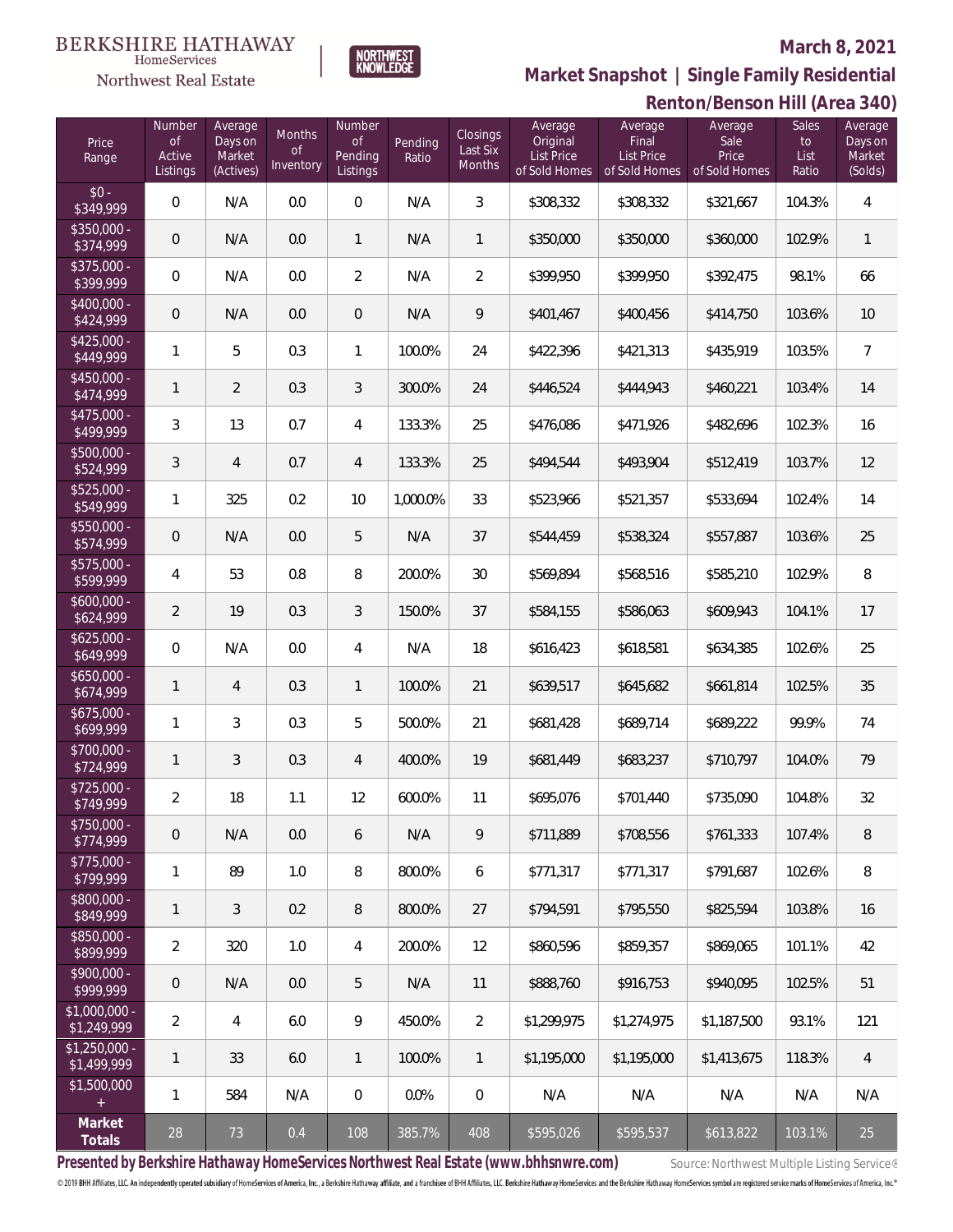

**Renton/Highlands (Area 350) Market Snapshot | Single Family Residential**

#### **BERKSHIRE HATHAWAY**  $\label{lem:sevices} \textsc{Home} \textsc{Service} \textsc{s}$ Northwest Real Estate

| Price<br>Range                | Number<br><b>of</b><br>Active<br>Listings | Average<br>Days on<br>Market<br>(Actives) | Months<br><b>of</b><br>Inventory | Number<br><b>of</b><br>Pending<br>Listings | Pending<br>Ratio | Closings<br>Last Six<br>Months | Average<br>Original<br><b>List Price</b><br>of Sold Homes | Average<br>Final<br><b>List Price</b><br>of Sold Homes | $\sigma$<br>Average<br>Sale<br>Price<br>of Sold Homes | <b>Sales</b><br>to<br>List<br>Ratio | $-1$<br>Average<br>Days on<br>Market<br>(Solds) |
|-------------------------------|-------------------------------------------|-------------------------------------------|----------------------------------|--------------------------------------------|------------------|--------------------------------|-----------------------------------------------------------|--------------------------------------------------------|-------------------------------------------------------|-------------------------------------|-------------------------------------------------|
| $$0 -$<br>\$349,999           | $\boldsymbol{0}$                          | N/A                                       | 0.0                              | $\mathbf 0$                                | N/A              | 5                              | \$284,180                                                 | \$283,980                                              | \$296,400                                             | 104.4%                              | 60                                              |
| \$350,000 -<br>\$374,999      | $\mathsf{O}\xspace$                       | N/A                                       | 0.0                              | $\overline{0}$                             | N/A              | $\overline{2}$                 | \$382,500                                                 | \$382,500                                              | \$365,000                                             | 95.4%                               | 5                                               |
| \$375,000 -<br>\$399,999      | $\mathbf{1}$                              | 3                                         | 0.6                              | $\mathfrak{Z}$                             | 300.0%           | 10                             | \$365,730                                                 | \$365,230                                              | \$386,095                                             | 105.7%                              | 10                                              |
| \$400,000 -<br>\$424,999      | $\mathsf{O}\xspace$                       | N/A                                       | 0.0                              | $\overline{2}$                             | N/A              | 5                              | \$420,760                                                 | \$416,760                                              | \$415,980                                             | 99.8%                               | 13                                              |
| $$425,000 -$<br>\$449,999     | 0                                         | N/A                                       | 0.0                              | $\overline{0}$                             | N/A              | 6                              | \$422,933                                                 | \$420,433                                              | \$432,325                                             | 102.8%                              | 8                                               |
| \$450,000 -<br>\$474,999      | $\mathbf{1}$                              | 5                                         | 0.5                              | $\mathfrak{Z}$                             | 300.0%           | 13                             | \$452,875                                                 | \$447,952                                              | \$463,804                                             | 103.5%                              | 8                                               |
| $$475,000 -$<br>\$499,999     | $\boldsymbol{0}$                          | N/A                                       | 0.0                              | 6                                          | N/A              | 12                             | \$475,782                                                 | \$474,491                                              | \$485,042                                             | 102.2%                              | 10                                              |
| \$500,000 -<br>\$524,999      | $\mathsf{O}\xspace$                       | N/A                                       | 0.0                              | 1                                          | N/A              | 20                             | \$505,229                                                 | \$498,932                                              | \$510,633                                             | 102.3%                              | 14                                              |
| \$525,000 -<br>\$549,999      | $\mathbf{1}$                              | 3                                         | 0.3                              | 3                                          | 300.0%           | 23                             | \$524,711                                                 | \$522,950                                              | \$535,589                                             | 102.4%                              | 11                                              |
| \$550,000 -<br>\$574,999      | $\mathsf{O}\xspace$                       | N/A                                       | 0.0                              | $\overline{2}$                             | N/A              | 24                             | \$542,766                                                 | \$540,891                                              | \$558,567                                             | 103.3%                              | 12                                              |
| $$575,000 -$<br>\$599,999     | 1                                         | 4                                         | 0.4                              | $\mathbf{1}$                               | 100.0%           | 15                             | \$561,158                                                 | \$558,995                                              | \$582,027                                             | 104.1%                              | $\overline{7}$                                  |
| $$600,000 -$<br>\$624,999     | $\mathsf{O}\xspace$                       | N/A                                       | 0.0                              | $\overline{2}$                             | N/A              | 22                             | \$582,425                                                 | \$581,966                                              | \$608,342                                             | 104.5%                              | 8                                               |
| $$625,000 -$<br>\$649,999     | $\mathbf{1}$                              | 4                                         | 0.4                              | $\overline{2}$                             | 200.0%           | 14                             | \$629,561                                                 | \$624,561                                              | \$636,679                                             | 101.9%                              | 32                                              |
| $$650,000 -$<br>\$674,999     | 1                                         | 4                                         | 0.4                              | 1                                          | 100.0%           | 17                             | \$642,344                                                 | \$641,400                                              | \$660,415                                             | 103.0%                              | 10                                              |
| $$675,000 -$<br>\$699,999     | $\mathbf{1}$                              | $\overline{7}$                            | 0.4                              | $\mathfrak{Z}$                             | 300.0%           | 16                             | \$663,922                                                 | \$662,353                                              | \$683,897                                             | 103.3%                              | 9                                               |
| \$700,000 -<br>\$724,999      | $\mathsf{O}\xspace$                       | N/A                                       | 0.0                              | 1                                          | N/A              | 17                             | \$696,702                                                 | \$692,879                                              | \$709,161                                             | 102.3%                              | 32                                              |
| \$725,000 -<br>\$749,999      | $\mathbf 0$                               | N/A                                       | 0.0                              | 3                                          | N/A              | 20                             | \$722,189                                                 | \$718,039                                              | \$735,850                                             | 102.5%                              | 48                                              |
| $$750,000 -$<br>\$799,999     | $\mathbf{1}$                              | $\overline{4}$                            | 0.2                              | 5                                          | 500.0%           | 33                             | \$751,264                                                 | \$750,779                                              | \$775,561                                             | 103.3%                              | 14                                              |
| \$800,000 -<br>\$849,999      | $\overline{2}$                            | 12                                        | 0.5                              | $\overline{7}$                             | 350.0%           | 22                             | \$799.945                                                 | \$797,616                                              | \$823,185                                             | 103.2%                              | 17                                              |
| \$850,000 -<br>\$899,999      | 1                                         | 140                                       | 0.3                              | 6                                          | 600.0%           | 20                             | \$862,881                                                 | \$852,081                                              | \$870,595                                             | 102.2%                              | 28                                              |
| \$900,000 -<br>\$949,999      | 0                                         | N/A                                       | 0.0                              | $\overline{4}$                             | N/A              | 27                             | \$891,180                                                 | \$893,939                                              | \$922,090                                             | 103.1%                              | 11                                              |
| \$950,000 -<br>\$999,999      | $\overline{2}$                            | 5                                         | 1.0                              | 6                                          | 300.0%           | 12                             | \$909,150                                                 | \$904,141                                              | \$963,340                                             | 106.5%                              | 21                                              |
| $$1,000,000 -$<br>\$1,249,999 | 5                                         | 15                                        | 0.9                              | $5\,$                                      | 100.0%           | 34                             | \$1,077,724                                               | \$1,083,143                                            | \$1,099,965                                           | 101.6%                              | 48                                              |
| $$1,250,000 -$<br>\$1,499,999 | $\overline{2}$                            | 20                                        | 0.8                              | $\mathfrak{Z}$                             | 150.0%           | 15                             | \$1,336,993                                               | \$1,335,228                                            | \$1,346,085                                           | 100.8%                              | 32                                              |
| \$1,500,000<br>$+$            | $\overline{2}$                            | 101                                       | 1.5                              | 14                                         | 700.0%           | 8                              | \$1,995,688                                               | \$1,895,938                                            | \$1,891,088                                           | 99.7%                               | 178                                             |
| Market<br>Totals              | 22                                        | 24                                        | 0.3                              | 83                                         | 377.3%           | 412                            | \$734,074                                                 | \$730,329                                              | \$749,500                                             | 102.6%                              | 23                                              |

Presented by Berkshire Hathaway HomeServices Northwest Real Estate (www.bhhsnwre.com) Source: Northwest Multiple Listing Service®